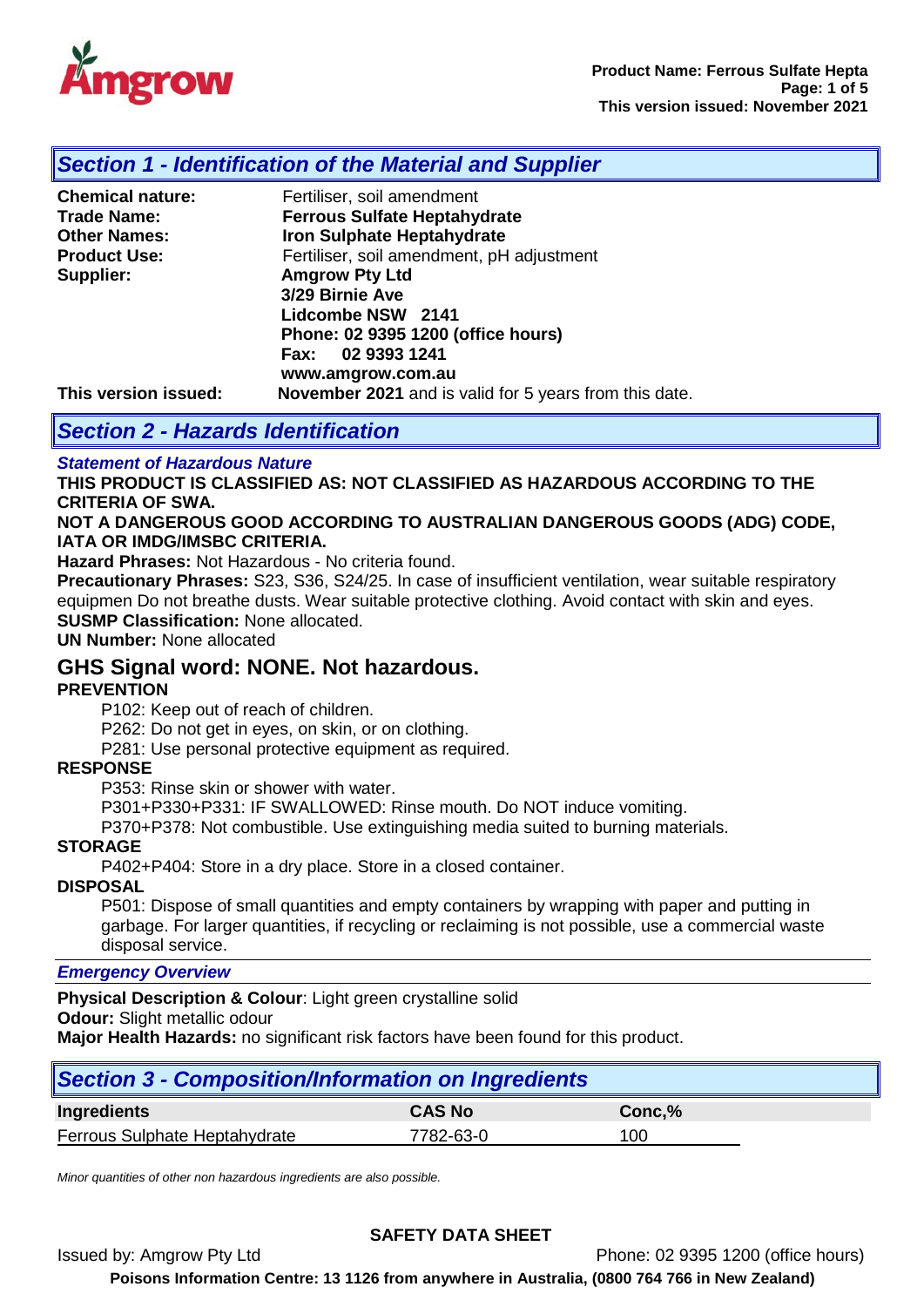

# *Section 4 - First Aid Measures*

#### **General Information:**

You should call The Poisons Information Centre if you feel that you may have been poisoned, burned or irritated by this product. The number is 13 1126 from anywhere in Australia (0800 764 766 in New Zealand) and is available at all times. Have this SDS with you when you call.

**Inhalation:** Not highly likely route of exposure due to nature of product. However if exposed, remove victim to fresh air. Recovery is rapid after removal from exposure. Seek medical attention if irritation persists or breathing difficulties arise

**Skin Contact:** Remove contaminated clothing and wash thoroughly with soap and water.

**Eye Contact:** Hold eye open and flush gently with copious amounts of water for 15 minutes and seek medical attention.

**Ingestion:** If swallowed, induce vomiting as directed by medical personnel. Immediately rinse mouth out with water. Give water. Contact Poisons Information Centre or doctor immediately.

**Advice to Doctor:** Treat symptomatically

# *Section 5 - Fire Fighting Measures*

**Fire and Explosion Hazards**: There is no risk of an explosion from this product under normal circumstances if it is involved in a fire.

**Fire Decomposition:** may generate sulphur dioxide

**Extinguishing Media:** Not combustible. Use extinguishing media suited to burning materials.

**Fire Fighting:** If a significant quantity of this product is involved in a fire, call the fire brigade.

**Flash point:** Does not burn.

**Upper Flammability Limit:** Does not burn.

**Lower Flammability Limit:** Does not burn.

**Auto ignition temperature:** Not applicable - does not burn.

**Flammability Class:** Does not burn.

# *Section 6 - Accidental Release Measures*

**Accidental release:** Minor spills do not normally need any special cleanup measures. In the event of a major spill, prevent spillage from entering drains or water courses. Wear protective clothing including impervious gloves and safety goggles. All skin should be covered. Thoroughly launder protective clothing before storage or re-use. Stop leak if safe to do so, and contain spill. Sweep up and shovel or collect recoverable product into labelled containers for recycling or salvage, and dispose of promptly. If a significant quantity of material enters drains, advise emergency services. Refer to product label for specific instructions. Full details regarding disposal of used containers, spillage and unused material may be found on the label. If there is any conflict between this MSDS and the label, instructions on the label prevail. Ensure legality of disposal by consulting regulations prior to disposal. This product may be suitable for disposal in land fill.

# *Section 7 - Handling and Storage*

*Handling:* Keep exposure to this product to a minimum, and minimise the quantities kept in work areas. Check Section 8 of this SDS for details of personal protective measures, and make sure that those measures are followed. The measures detailed below under "Storage" should be followed during handling in order to minimise risks to persons using the product in the workplace. Also, avoid contact or contamination of product with incompatible materials listed in Section 10.

*Storage:* Store in cool, dry area removed from foodstuffs. Ensure containers are labelled, protected from physical damage and sealed when not in use. Do not allow to come into contact with water either from rain, condensation or the surface on which it is stored. Bagged fertilisers should be stored under cover and out of direct sunlight. Store away from farm chemicals e.g. insecticides, fungicides and herbicides.

## **SAFETY DATA SHEET**

Issued by: Amgrow Pty Ltd Phone: 02 9395 1200 (office hours) **Poisons Information Centre: 13 1126 from anywhere in Australia, (0800 764 766 in New Zealand)**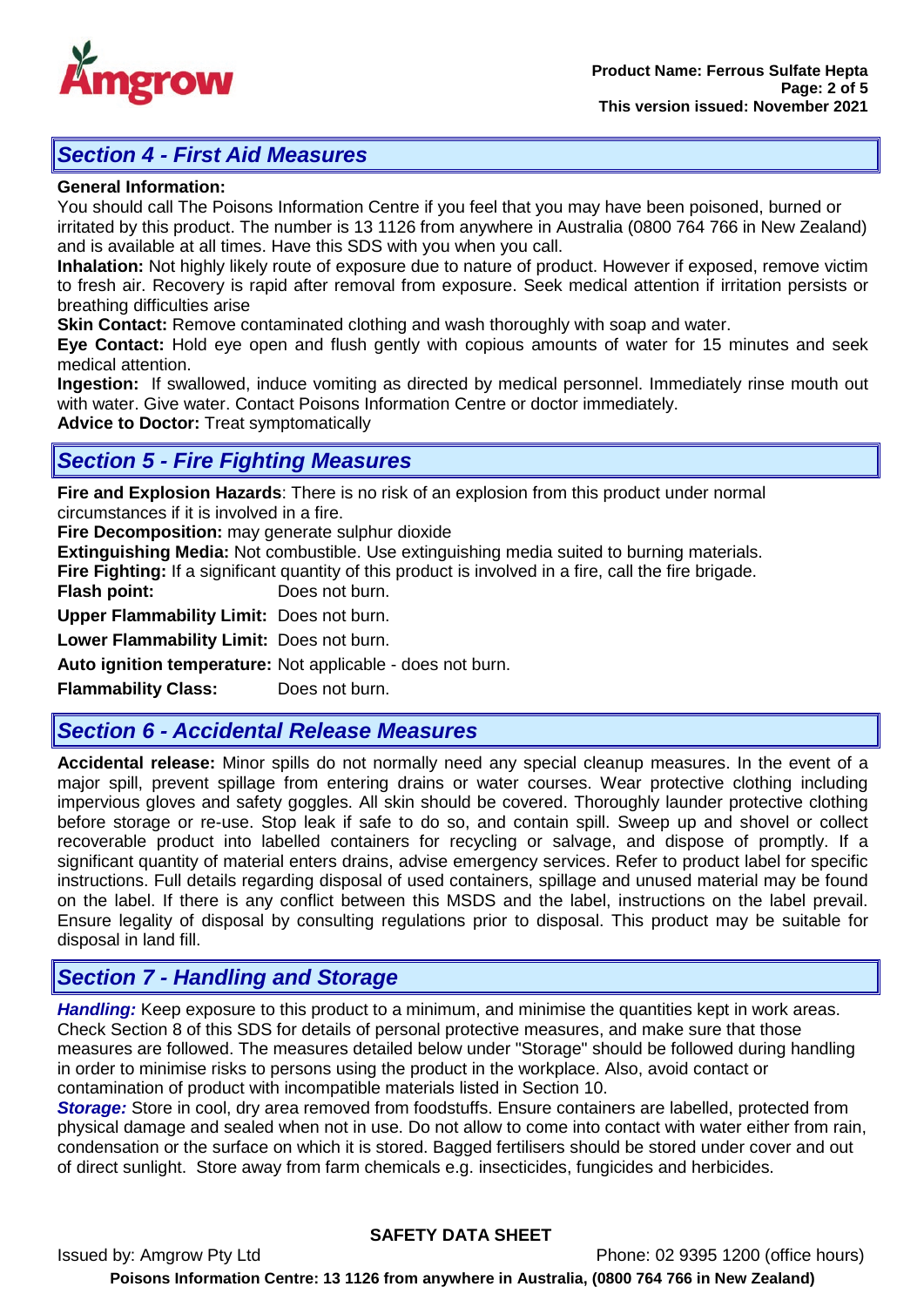

# *Section 8 - Exposure Controls and Personal Protection*

The following Australian Standards will provide general advice regarding safety clothing and equipment:

Respiratory equipment: **AS/NZS 1715**, Protective Gloves: **AS 2161**, Occupational Protective Clothing: AS/NZS 4501 set 2008, Industrial Eye Protection: **AS1336** and **AS/NZS 1337**, Occupational Protective Footwear: **AS/NZS2210**.

#### **SWA Exposure Limits TWA (mg/m<sup>3</sup>**

**) STEL (mg/m<sup>3</sup> )**

Ferrous Sulphate Hepta 1 and 1 not set

*The SWA TWA exposure value is the average airborne concentration of a particular substance when calculated over a normal 8 hour working day for a 5 day working week. The STEL (Short Term Exposure Limit) is an exposure value that may be equalled (but should not be exceeded) for no longer than 15 minutes and should not be repeated more than 4 times per day. There should be at least 60 minutes between successive exposures at the STEL. The term "peak "is used when the TWA limit, because of the rapid action of the substance, should never be exceeded, even briefly.*

#### *Personal Protection*

No special equipment is usually needed when occasionally handling small quantities. The following instructions are for bulk handling or where regular exposure in an occupational setting occurs without proper containment systems.

**Ventilation:** No special ventilation requirements are normally necessary for this product. However make sure that the work environment remains clean and that dusts are minimised.

**Eye Protection:** Eye protection such as protective glasses or goggles is recommended when this product is being used.

**Skin Protection:** You should avoid contact even with mild skin irritants. Therefore you should wear suitable impervious elbow-length gloves and facial protection when handling this product. See below for suitable material types.

**Protective Material Types:** We suggest that protective clothing be made from the following materials: cotton, rubber, PVC.

**Respirator:** If there is a significant chance that dusts are likely to build up in the area where this product is being used, we recommend that you use a suitable Dust Mask.

Safety deluge showers should, if practical, be provided near to where this product is being handled commercially.

## *Section 9 - Physical and Chemical Properties:*

| Physical Description & colour: Light green crystalline solid |                        |
|--------------------------------------------------------------|------------------------|
| Odour:                                                       | Slight metallic odour. |
| <b>Boiling Point:</b>                                        | Not relevant           |
| <b>Melting Point:</b>                                        | $64^{\circ}$ C         |
| <b>Volatiles:</b>                                            | Not relevant           |
| <b>Vapour Pressure:</b>                                      | Not relevant.          |
| <b>Vapour Density:</b>                                       | Not relevant           |
| <b>Density:</b>                                              | $0.8 - 0.9$ Kg/L       |
| <b>Water Solubility:</b>                                     | Soluble 360g/l (25°C)  |
| pH: (1% solution):                                           | approx 2               |

## *Section 10 - Stability and Reactivity*

**Reactivity:** This product is unlikely to react or decompose under normal storage conditions. However, if you have any doubts, contact the supplier for advice on shelf life properties.

**Conditions to Avoid:** Keep containers tightly closed. Containers should be kept dry.

**Incompatibilities:** Alkalis, soluble carbonates and oxidising materials

**Fire Decomposition:** May evolve sulfur oxides

**Polymerisation:** This product will not undergo polymerisation reactions.

# *Section 11 - Toxicological Information*

#### **Local Effects:**

#### **SAFETY DATA SHEET**

Issued by: Amgrow Pty Ltd Phone: 02 9395 1200 (office hours)

**Poisons Information Centre: 13 1126 from anywhere in Australia, (0800 764 766 in New Zealand)**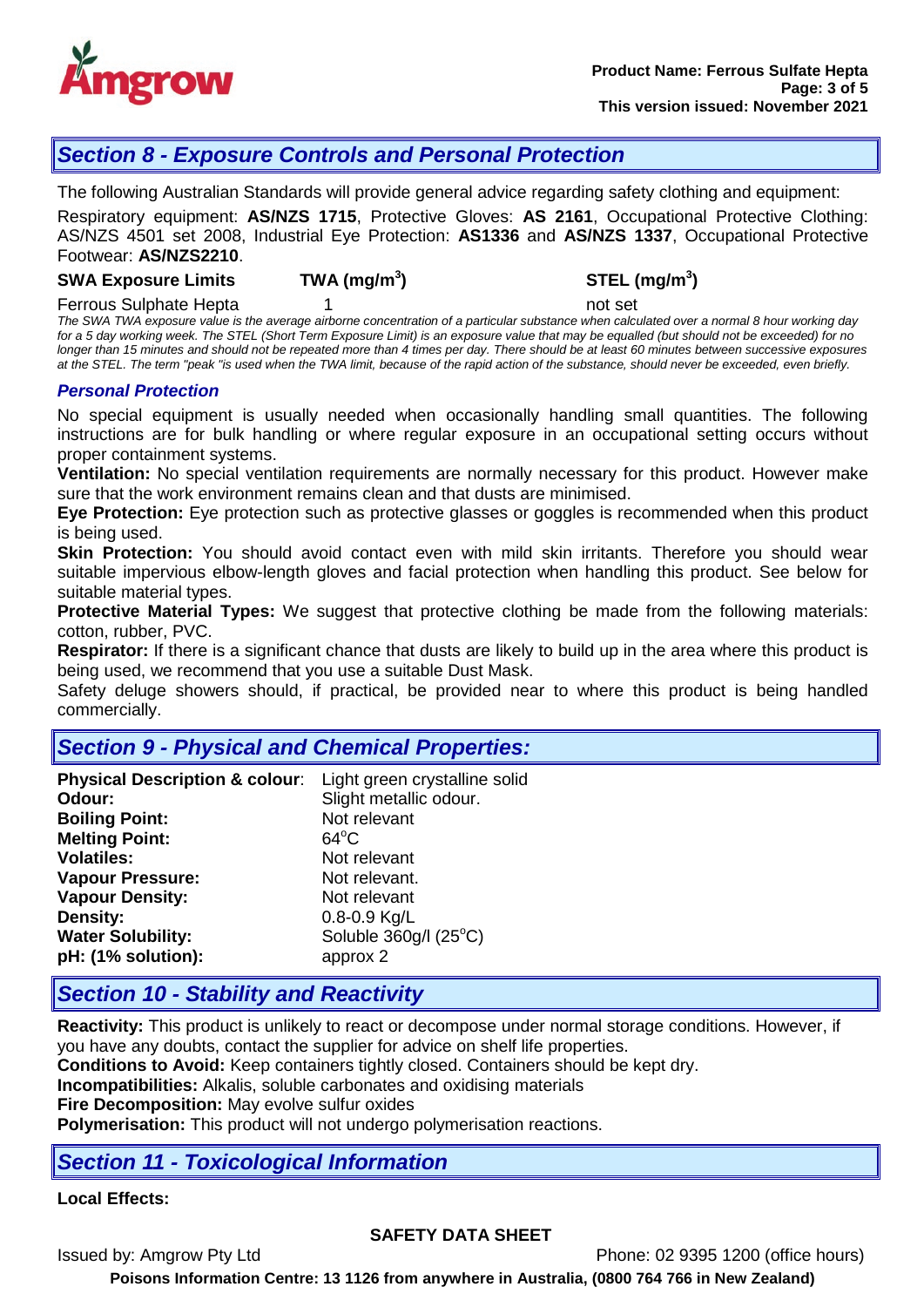

**Target Organs:** There is no data to hand indicating any particular target organs.

#### *Potential Health Effects*

#### **Toxicity to Animals: Oral LD<sub>50</sub> rat: 1480mg/Kg**

**Acute Effects on Humans:** Harmful if swallowed. Ingestion of large quantities can be reabsorbed through the intestines and may induce a paralysis similar to magnesium narcosis. Ingestion of toxic amounts leads to vomiting, hypotonia, hyporeflexia and tarry stool. Gastric strictures may develop. Irritating to eyes and skin and inhalation of dusts/vapours may cause respiratory tract irritation.

#### **Carcinogen Status:**

**SWA:** No significant ingredient is classified as carcinogenic by SWA. **NTP:** No significant ingredient is classified as carcinogenic by NTP. **IARC:** No significant ingredient is classified as carcinogenic by IARC.

#### *Classification of Hazardous Ingredients*

Ingredient **Hazard Phrases** 

No ingredient mentioned in the HSIS Database is present in this product at hazardous concentrations.

## *Section 12 - Ecological Information*

**Environment:** Avoid contamination of waterways. Aquatic organisms: No data available, Flora: No data available Bees: Not toxic. Long term Ozone effects: None recorded. **Bioaccumulative potential:** Unknown but probably low

## *Section 13 - Disposal Considerations*

**Disposal:** Dispose of small quantities and empty containers by wrapping with paper and putting in garbage. For larger quantities, if recycling or reclaiming is not possible, use a commercial waste disposal service. This product can usually be used for its intended purpose unless contaminated by substances that make it unsuited. May be suitable for landfill

## *Section 14 - Transport Information*

**UN Number:** This product is not classified as a Dangerous Good by ADG, IATA or IMDG/IMSBC criteria. No special transport conditions are necessary unless required by other regulations.

## *Section 15 - Regulatory Information*

**AICS:This product conforms to Australian standards and is mentioned on AICS.**

## *Section 16 - Other Information*

**This SDS contains only safety-related information. For other data see product literature.**

| <b>Acronyms:</b>    |                                                                                                                         |
|---------------------|-------------------------------------------------------------------------------------------------------------------------|
| <b>ADG Code</b>     | Australian Code for the Transport of Dangerous Goods by Road and Rail (7 <sup>th</sup> )<br>edition)                    |
| <b>AICS</b>         | Australian Inventory of Chemical Substances                                                                             |
| <b>SWA</b>          | Safe Work Australia, formerly ASCC and NOHSC                                                                            |
| <b>CAS number</b>   | <b>Chemical Abstracts Service Registry Number</b>                                                                       |
| <b>Hazchem Code</b> | Emergency action code of numbers and letters that provide information to<br>emergency services especially fire-fighters |
| <b>IARC</b>         | International Agency for Research on Cancer                                                                             |
| <b>NOS</b>          | Not otherwise specified                                                                                                 |

#### **SAFETY DATA SHEET**

Issued by: Amgrow Pty Ltd Phone: 02 9395 1200 (office hours)

**Poisons Information Centre: 13 1126 from anywhere in Australia, (0800 764 766 in New Zealand)**